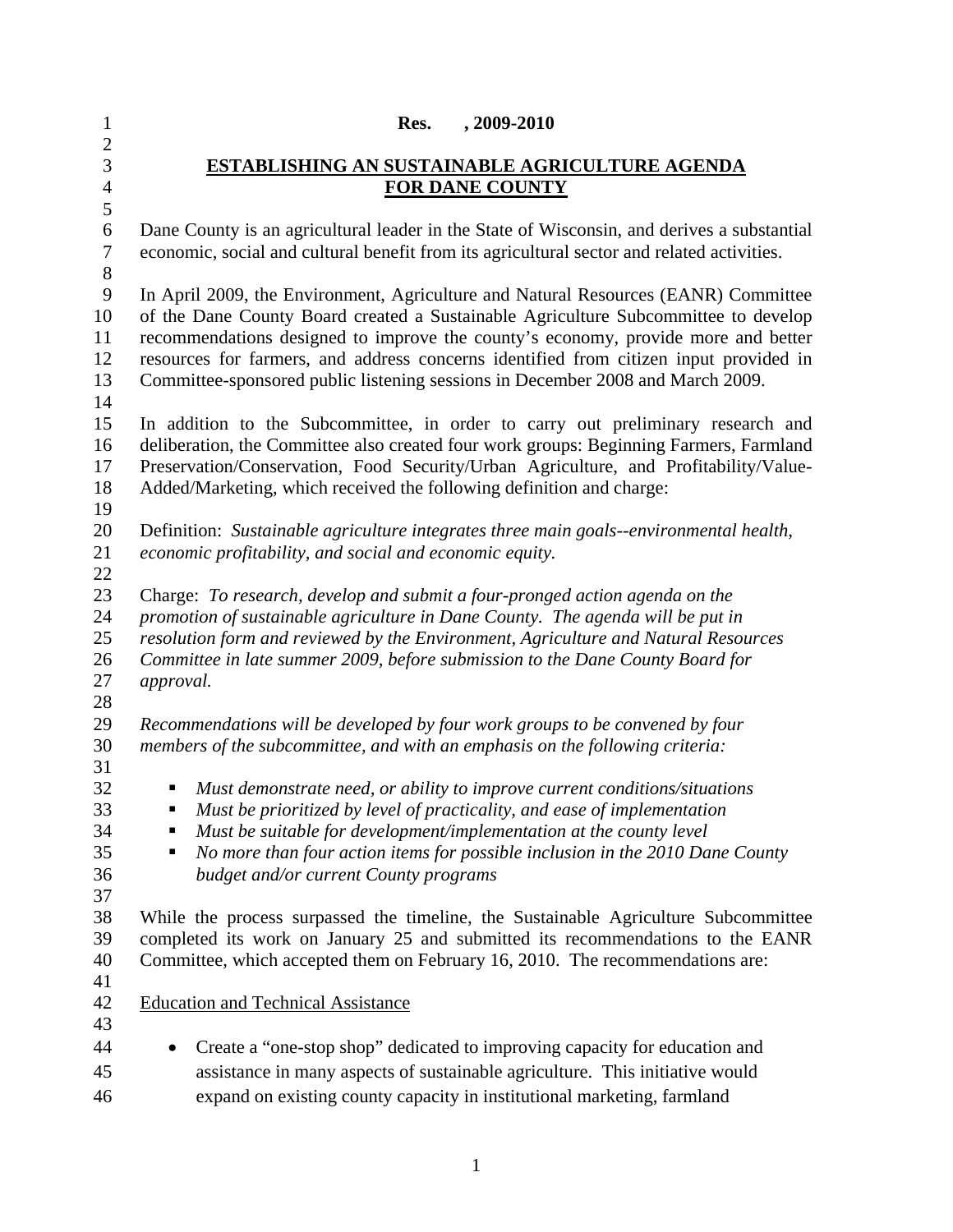| 47       |           | protection, and other areas and build sufficient capacity to assist farmers and                                                                       |
|----------|-----------|-------------------------------------------------------------------------------------------------------------------------------------------------------|
| 48       |           | others undertake initiatives to meet the goals of                                                                                                     |
| 49       |           | supporting beginning farmers;<br>$\circ$                                                                                                              |
| 50       |           | protecting farmland and natural resources;<br>O                                                                                                       |
| 51       |           | supporting initiatives that help farmers expand marketing and value-added<br>$\circ$                                                                  |
| 52       |           | opportunities; and                                                                                                                                    |
| 53       |           | helping all consumers, regardless of income, gain access to high quality<br>$\circ$                                                                   |
| 54<br>55 |           | food, building on community gardens and other local food production<br>strategies in the area                                                         |
| 56       |           |                                                                                                                                                       |
|          |           | Increase staff to expand Dane County Extension's agricultural support                                                                                 |
| 57       | $\bullet$ | Increase community access to broadband Internet services to help offer technical                                                                      |
| 58       |           | assistance to stakeholders                                                                                                                            |
| 59       | $\bullet$ | Create a Web-based "portal" for education about all aspects of sustainable                                                                            |
| 60<br>61 |           | agriculture                                                                                                                                           |
| 62       |           | <b>Cultivation of a New Agricultural Workforce</b>                                                                                                    |
| 63       |           |                                                                                                                                                       |
| 64       | $\bullet$ | Establish an agricultural incubation and demonstration farm in Dane County                                                                            |
| 65       | $\bullet$ | Target a portion of the County's existing Revolving Loan Fund for beginning                                                                           |
| 66       |           | farmers                                                                                                                                               |
| 67       | $\bullet$ | Encourage private landowners to lease property to beginning farmers                                                                                   |
| 68       | $\bullet$ | Help beginning farmers gain better access to needed equipment                                                                                         |
| 69       | $\bullet$ | Establish an urban agriculture/horticulture program for the Dane County Jail and                                                                      |
| 70       |           | <b>Huber Center</b>                                                                                                                                   |
| 71       | $\bullet$ | Clearly define "urban agriculture" and "community food security"                                                                                      |
| 72       |           |                                                                                                                                                       |
| 73       |           | <b>Utilization of County-owned Lands</b>                                                                                                              |
| 74       |           |                                                                                                                                                       |
| 75<br>76 |           | Ensure that all County-owned lands have a conservation plan created and<br>implemented for all uses of that land                                      |
| 77       |           |                                                                                                                                                       |
| 78       | $\bullet$ | Develop a complete inventory of County-owned land that would be strong<br>candidates for longer-term uses that support community agriculture and food |
| 79       |           | security                                                                                                                                              |
| 80       | $\bullet$ | Set aside County-owned land for longer-term uses that support community                                                                               |
| 81       |           | agriculture and food security, and integrate this concept into the County Parks &                                                                     |
| 82       |           | Open Space Plan, as well as current planning for existing properties                                                                                  |
| 83       | $\bullet$ | Give lease preferences to 1) beginning farmers and 2) community gardens and                                                                           |
| 84       |           | other community-based agriculture ventures on County land parcels of 10 or less                                                                       |
| 85       |           | tillable acres                                                                                                                                        |
| 86       |           |                                                                                                                                                       |
|          |           |                                                                                                                                                       |